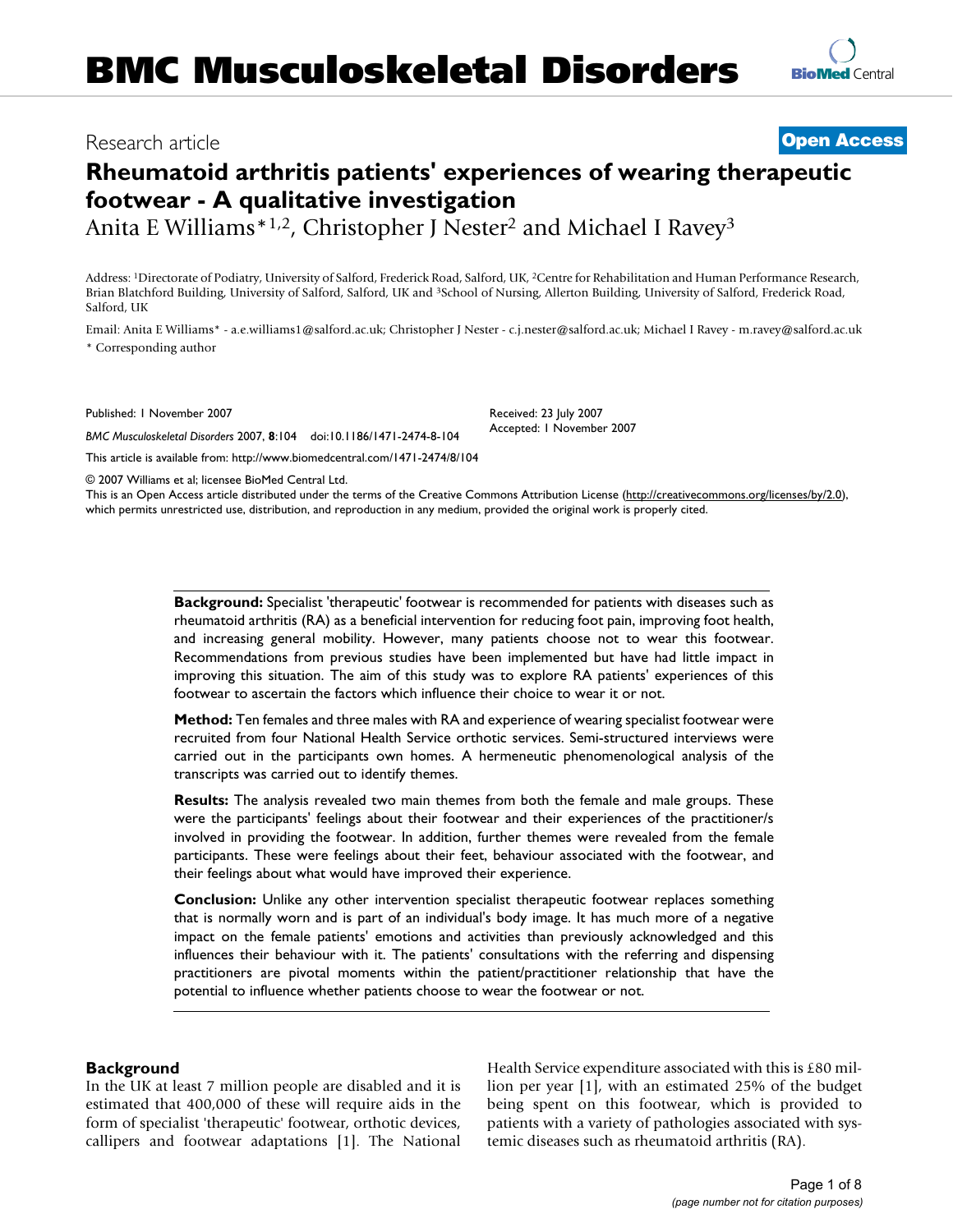Rheumatoid arthritis has significant effects on foot structure [2,3] with an estimated prevalence of structural and related problems of up to 50% [2], increasing to 90% in the older person with RA [4]. There is some evidence that therapeutic footwear is a beneficial intervention [5,6] in achieving reduced pain, improved foot health, and increased patient mobility. Further to this evidence, the provision of this footwear is supported by national guidelines [7]. However, the most significant barrier to achieving these benefits is patients choosing not to wear the footwear. Patient dissatisfaction and variable levels of usage have been identified in several studies [8-11] and every report [1,12,13] that has sought to investigate footwear use, with the fate of this footwear being described as;

"...shoes in the cupboard" [11].

Therefore, this footwear may not be the panacea for foot problems that the practitioners prescribing it presume it to be and the expected foot health improvements are negated by the fact that patients choose not to wear it.

The reasons why patients make the choice not to wear the footwear are complex in relation to the footwear itself, the service which provides it and the influences that affect the patient before and after receiving it. The majority of most previous research has focused on patient dissatisfaction with the appearance of the footwear and the lack of compliance with the practitioners' instructions to wear the footwear [8-10].

Previous research on this topic has employed questionnaires to ascertain the perspectives of patients. However, these questionnaires are generally focussed on the problem areas as viewed by the practitioner [8-10].

Services that provide the footwear have been evaluated to a limited extent. Although some evidence supports the perspective that a multidisciplinary approach may have a positive influence on patient compliance, its impact is limited [11,14]. Patients with chronic diseases such as RA have complex needs and therefore the factors that influence their choice to wear the footwear are potentially complex. These factors may not have been identified in previous studies, evidenced by the fact that there is still the problem of patients not wearing this footwear. Therefore, the aim of this study was to explore RA patients' experiences of being provided with specialist footwear and to identify factors, which may contribute to their choice to wear it or not.

# **Method**

An interpretive phenomenological approach [15] was adopted and from this philosophical stance semi-structured interviews were used to explore the participants' personal experiences of using therapeutic footwear. The interviews and the analysis of the data were carried out by a researcher (AW) with previous experience of this area from both a clinical and research context. Self-reflection on this previous experience took place and continued through the interpretative process. This relates to the process by which the new meaning that has been revealed from the data is fused with the previous understanding and new knowledge or understanding is produced [16].

Following approval from a local ethical committee, participants were recruited from orthotic services in four hospitals within the North West of England. The following inclusion criteria were applied in relation to participant selection:

• Listed on orthotic service records

• Attended a clinic appointment for footwear within the last six months

- Received specialist footwear from the orthotic services
- Reported at their last appointment that they were satisfied with the footwear
- Had a diagnosis of rheumatoid arthritis [17]

Fourteen people meeting these criteria were sent letters and information leaflets about the planned study and out of these ten women and three men agreed to take part in the study. One patient declined to take part due to an impending planned hospital admission.

All interviews were carried out in the participant's own home and there were no third parties present during the interview. Following an introduction by the researcher (AW), further clarification of the purpose of the study was given and an opportunity for the participants to ask questions was provided. Informal conversation took place before the interview in order to put the participants at their ease. Formal written consent was obtained and all participants agreed to proceed to the interview. They were assured that they could stop the interview at any time and withdraw from the study if they so wished. The participant's gender, age, duration of RA disease, level of foot pain (visual analogue scale) and current footwear usage was documented. The interviews were recorded on a digital voice recorder. The researcher (AW) asked an initial question, "*Tell me about your experiences of being provided with and wearing specialist footwear"*. Dependent on the participants' responses, further trigger questions were used if the conversation came to a halt or if the participant wandered off the subject of footwear for too long a period of time.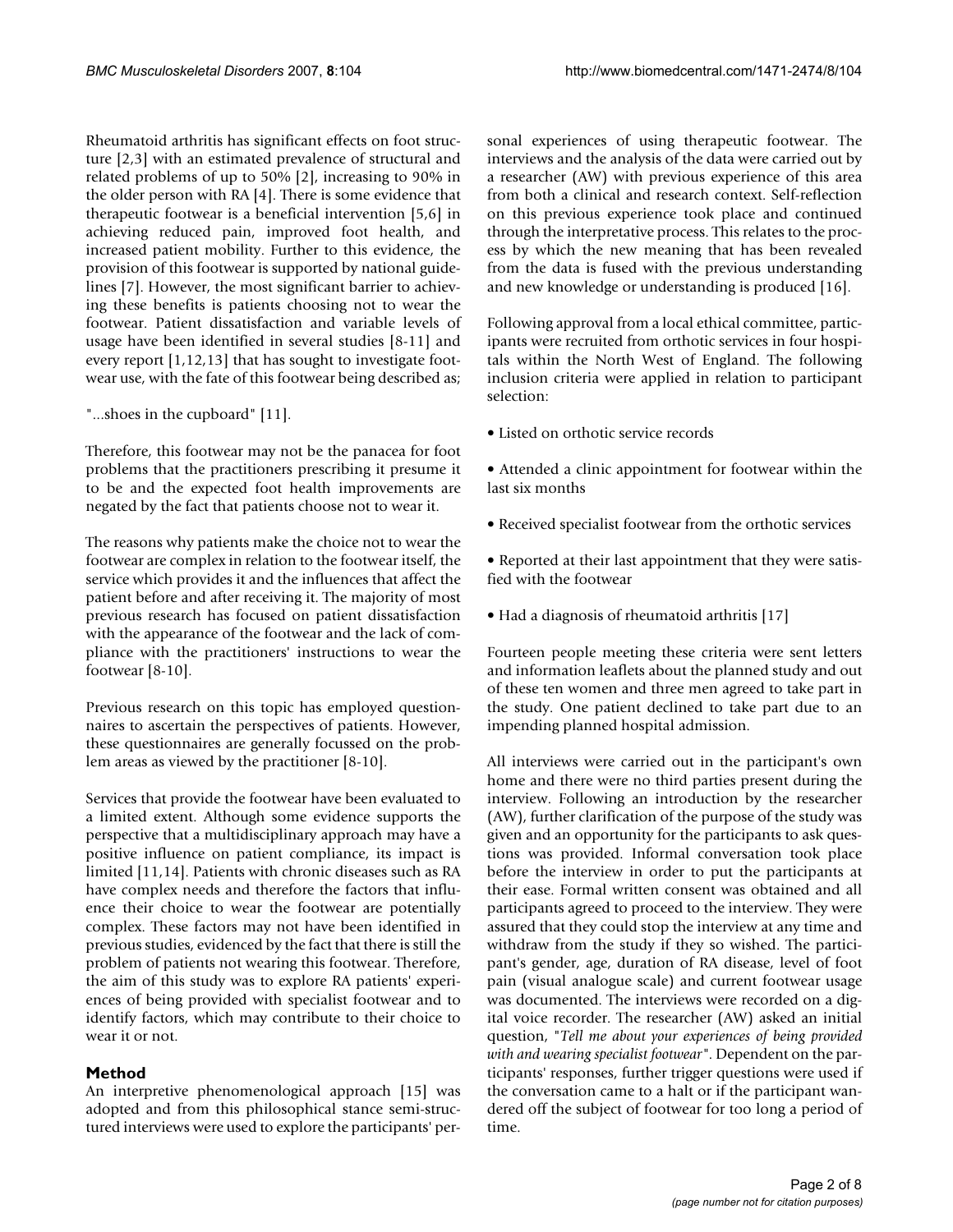The additional questions included:

- *"How did you feel when you first wore the footwear?"*
- *"How do you feel about it now?"*
- *"What impact has the footwear had on your ability to do the things you want to do?"*
- *"Are there any aspects of the footwear that you would like to comment on?"*
- *"Are there any aspects of the service which you would like to comment on?"*

The interviews were transcribed verbatim immediately after the interviews by the researcher (AW) and pseudonyms were used to replace the participants' names to ensure confidentiality. The transcripts were then returned to the participants for confirmation of the content.

Analysis was carried out after transcription of all the interviews using a hermeneutical approach [16,18]. Each transcript was read several times and significant statements and meanings were identified. These statements and meanings were then organised into main themes which formed the basis of the results. The transcripts were then analysed by a second researcher to add to the reliability of the initial analysis. Exemplars from the transcripts were identified to support each of the themes. This is a presentation strategy that allows the reader to visualise the person in the situation. By showing examples of the phenomena to the reader this allows further interpretation and understanding of the text and the true 'authentic' nature of the experiences to be revealed. The provision of these examples also supports the trustworthiness of the findings [18]. To support the richness of the data and to add to the trustworthiness of the data a reflective journal was kept by the researcher. The journal was used within the analytical process to support how the participants responded both verbally and non-verbally in addition to what they revealed in open dialogue.

#### **Results**

All the participants are described in terms of age, duration of disease, foot pain and current footwear usage (Table 1).

Significant statements and meanings emerged from analysis of the transcripts that were identified as factors, which contribute to their health behaviour and choice to wear or not to wear the footwear. These statements were then organised into themes. The analysis revealed two main themes from both the female and male groups. These were the participants' feelings about their footwear and their feelings and experiences of the practitioner/s involved in providing the footwear. Additional themes were revealed from the female participants, which were feelings about their feet, behaviour associated with the footwear, and their feelings about what would have improved their experience.

#### *Theme 1 – Feelings about their feet (female group)*

The female participants expressed feelings about how their feet were visibly different from other people who they considered 'normal'. This visibility was identified as being how the feet looked and how they impacted on their ability to walk 'normally' because of the pain. None of the male participants talked about the appearance of their feet. The females had concern for how others see them, the loss of femininity and demonstrated emotions such as frustration, anger, anxiety, loss and sadness, which were expressed both verbally and in the way these statements were said.

*".....well it shows in your face...the pain you know...maybe because you are stood on them...makes you self conscious as well...I look and feel like an old lady". Rose*

*"I can't walk normally... If you shuffle around people notice and (thinks for a time)........it shows in your face...pain shows in your face...makes you look old and I feel ...when I look in the mirror god what must my husband think..." Lily*

*"I feel and look rubbish most of the time.... I don't feel feminine or sexy any more...especially how my feet look...they look awful...... ". Daisy*

#### **Table 1: Participant demographics**

|                          | <b>FEMALES</b>               | <b>MALES</b>        |
|--------------------------|------------------------------|---------------------|
| Age (yrs)                | Mean 59 range 44–76          | Mean 53 range 50–57 |
| Disease duration (yrs)   | Mean 14 range 5-26           | Mean 6 range 4–12   |
| Foot pain (Likert score) | Mean 8 range 7-10            | Mean 7 range 7-7    |
| Footwear usage           | 8 currently used; 2 not used | 3 currently used    |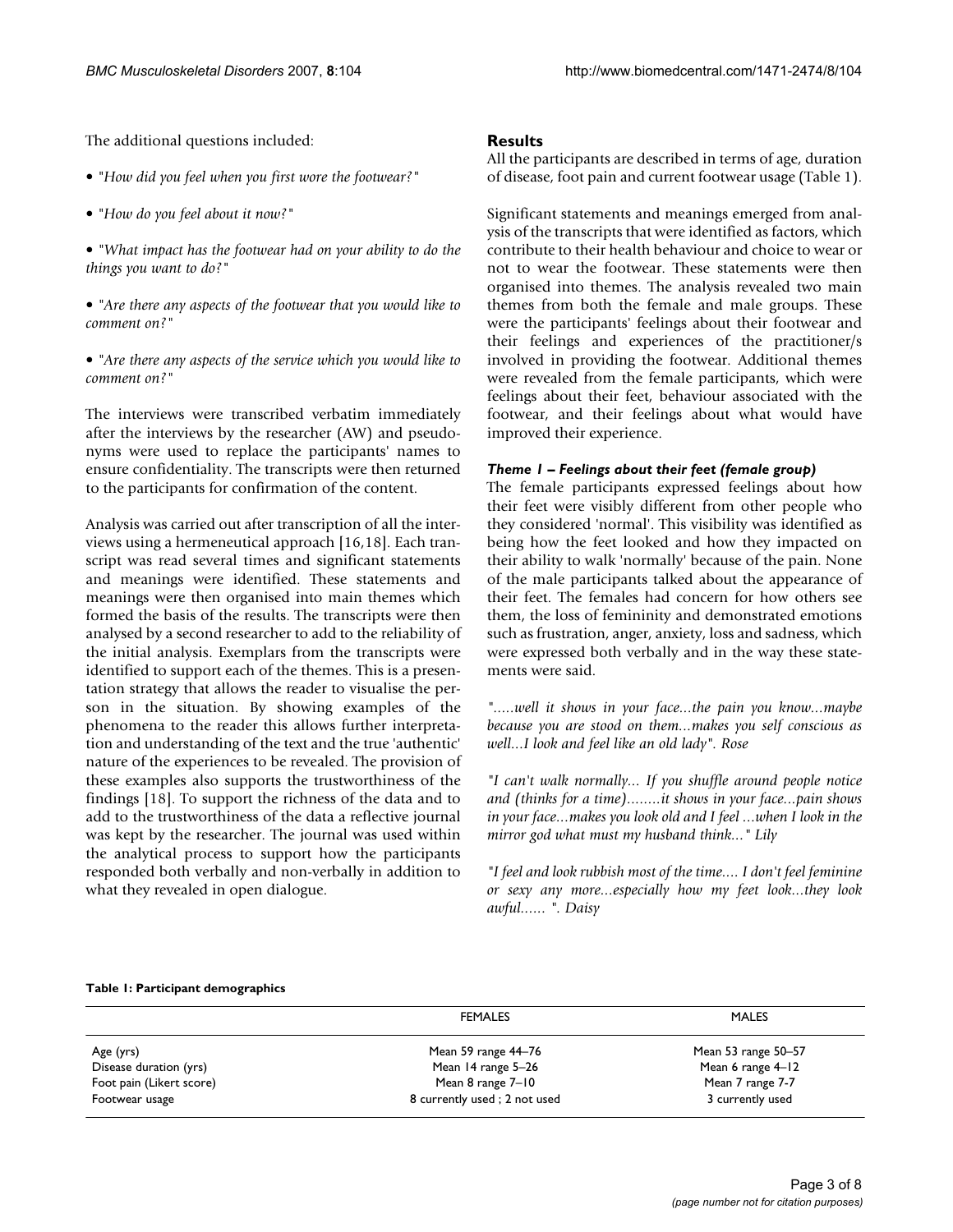#### *Theme 2 – Feelings about their footwear (Female and male group)*

Statements and meanings about the footwear itself formed the second theme. In the female group, the negative feelings and emotions about their feet were reinforced by the reaction of 'others' to the footwear. They considered themselves as being visibly different whilst wearing the footwear and this impacted on how they viewed themselves and how they viewed that others saw them. Again, the emotions of shame, sadness, and anger were not only identified as being associated with their feet but also with the footwear.

*"The shoes....as soon as I see a person I can say oh yes she's got hospital shoes on..... I compare my boots with other people and they are more feminine and pretty and that makes me feel sad". Daphne*

*"I think I knew that the shoes had to... well...like...treat my feet...its like wearing a splint....I have some of those for my hands...but shoes are different...they are meant to make you look nice...in my early 20s I used to wear sexy stilettos...no chance now even if I don't walk in them (looked sad)". Carol*

*"I felt very tearful the first time I had the shoes...humiliated....I would get dressed up and then I feel like a clown... just don't feel dressed...I feel untidy...that makes me angry". Lena*

Just one of the male participants made a comment about the visible impact of the footwear and this was in relation to walking speed,

*"I can walk faster in these shoes, which is good so I don't hold people up.." Arthur*

This response is different than the females, who talked about the visibility of the footwear as an item of clothing. The main focus of the male participants was the construction of the footwear and the fact that it was free.

*"I am really pleased with these shoes ...to have a pair of hand made shoes makes you feel great..." Arthur*

*"... oh this footwear is great...good and strong and my toes are comfy now caus they have soft linings in them ...they're hand made you know." George*

#### *Theme 3 – Behaviour with the footwear (female group)*

The loss of femininity and how the footwear impacts on the female participants' sexuality was further expressed through how it affects the participants' behaviour. This impact on their behaviour with the footwear became the third theme. This theme was not apparent in the men's dialogue, with no mention of changed behaviour. The female participants, who had chosen to wear the footwear, did acknowledge that it improved their mobility in respect of reducing foot pain. However, it did restrict activities, particularly those perceived as social ones. There was evidence of compromise, with the footwear influencing the types of clothes worn. Trousers were viewed as being more suitable to wear with the footwear rather than dresses.

*"I can't complain as I feel my mobility would not be as good with out these...Its important to be mobile and pain free...on a day to day basis they are just about ok...but when I go out I wear other shoes then pay for it after." Rose*

*"....I don't go out much...I can't get normal shoes on ...I am stuck with these..I can go shopping but I don't go to family do's...that makes me sad". Joan*

*"Well I suppose that I have a pair of shoes I can wear when things get really bad and at least I have something to put on my feet if I get really desperate... they do restrict what you can wear though, I do tend to wear trousers a lot and I would love to wear a feminine dress..". Maud*

*"Don't go out much but sometime makes me feel like crying and I panic when I do get an invite 'caus I think oh gosh these boots". Lena*

Again the emotions of shame, sadness, and anger were identified as being associated with the impact of this footwear on the females participants' activities in addition to the feelings about their feet and the footwear.

#### *Theme 4 – Feelings about the practitioner (Female and male groups)*

Statements and meaning in relation to the participants' feelings about the dispensing practitioner formed the fourth theme. It was expressed that they had trust in the practitioners' skills in the assessment and dispensing of the footwear. Two female participants described the practitioner as being a 'nice person', which was linked to them visibly trying options if there were issues or problems with the fit of the footwear. However, there were several negative attributes identified by the remaining female participants, for example, being dismissive of the patients concerns and having poor communication skills.

*"There was no discussion....if fact I don't really think it mattered what I thought ...just said I had difficult feet and that made me feel ashamed". Daisy*

*"I don't feel there was a two way conversation about what was available and how much say I had in what was going on ...". Daphne*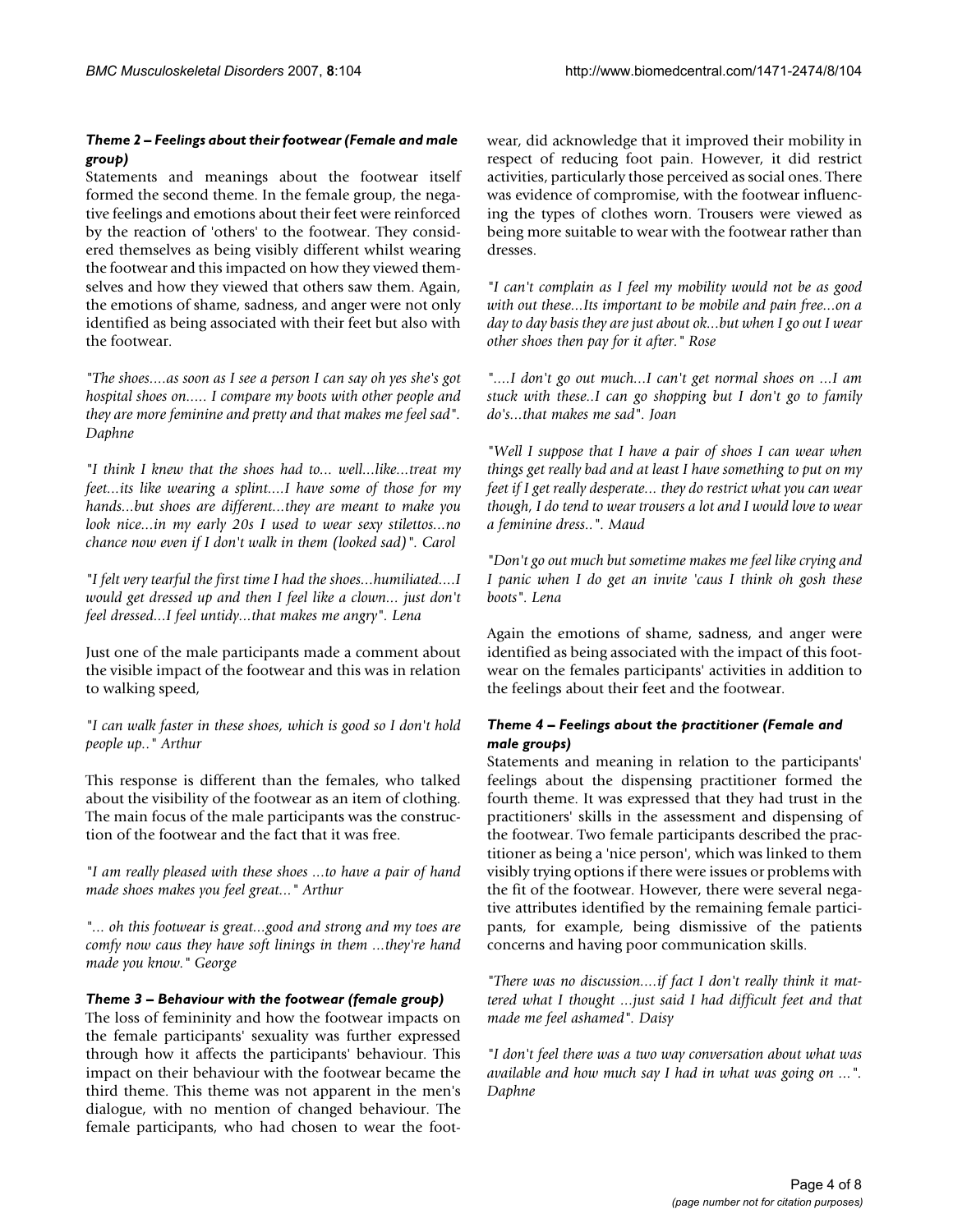The female participants perceived that the practitioners lacked knowledge about RA, pain and their needs in relation to footwear.

*"I think generally there is not much understanding about how rheumatoid arthritis affects the person...well...we are people aren't we ....we are just not a pair of feet we have feeling... and sometimes I feel that they (practitioners) don't understand....". Alison*

The recurring expression of the emotions of shame, sadness, and anger were expressed by the females as being associated with the consultation. Additional emotions of guilt and feelings of powerless were also expressed.

*"I had chosen two pairs that I liked and after he had measured me he said I couldn't have those and pointed out a pair in the catalogue ... I asked if I could perhaps try the other and he said there was no point as my feet were really bad... made me feel guilty and ashamed". Joan*

*"I don't need...how can I say? (thinks) sympathy is wrong...it makes me feel...well its not helpful...condescending...its not a positive thing at all...makes me feel pathetic and powerless and now it makes me angry". Yvonne*

The nuances of the non-verbal aspects of the therapeutic relationship were perceived as important by the women involved, with the practitioners' body language, such as head scratching or looking concerned, being mentioned as reinforcing these feelings.

*"He pulled a face when he saw my feet....that made me feel... ashamed really..... and upset". Lily*

The female participants' perception of the practitioners' attitude tended to reinforce the negative view of their foot problems and issues in relation to the footwear. In contrast, there was an air of camaraderie between the male participants and the male practitioners. All the men expressed trust in the skill of the practitioners and described them as 'friendly' and 'nice chaps'.

#### *"The chap that makes them is good at his job...supports Man U (football team) too so we get on great!" John*

The male participants did not mention the requirement for the practitioners to have knowledge of their condition. The only negative comment was that two of the participants expressed concern that they got to know one practitioner and then they moved to another hospital. This reflects the known problems with continuity inherent in the contracting arrangements for these practitioners with the National Health Service.

#### *Theme 5 – Feelings about what would have improved their experience (female group)*

The female participants were very clear about what would have improved their experience and the statements in relation to this formed the fifth theme. The opportunity for time to consider their options before being referred for the footwear, to have more information on which to base their choices and to be able to voice their opinions were identified by the female participants as factors that would have improved their experience.

*" I would have liked more choice as to whether to have the footwear in the first place... I felt I didn't have time to consider whether I wanted it or not....just....well...went along with what the doctor said". Daisy*

In addition, knowing that they were being listened to and the feeling of trust in the practitioner were seen as important factors in the consultation.

*"It is good to talk to someone who listens even though there is nothing that can be done...if you understand it helps .....trouble shared I suppose and all that....I feel very sad that I wasn't listened to...if I had it might have been better." Maud*

*"I think that the fitter....well any health person needs to listen to us more...I don't feel I was listened to about the footwear and now I feel guilty that I don't wear them...what a waste...that makes me angry." Yvonne*

*"Communication is a big word it is a very...you know knowing what's available...that alone ...if I had known what was going on yeah definitely knowing what is available and a two way thing..." Alison*

*"you assume they know their job but we know our bodies don't we ..I know what will work....and its not just a matter about what will work for our bodies ...it has to feel right.....look right and ...well its more about how we feel in the head isn't it?.." Carol*

In contrast the male participants did not mention any aspect of their experience that needed improving. Acknowledgement by the practitioner that the females had unique knowledge of their own disease would have made them feel important and included in the process, would have enhanced their experience and perhaps avoided some of the negative emotions.

### **Discussion**

The depth of information obtained from these participants has revealed some extremely important issues in addition to what is known from the existing literature that have used more quantitative methods such as questionnaires [8-10]. The interviews have revealed a richness of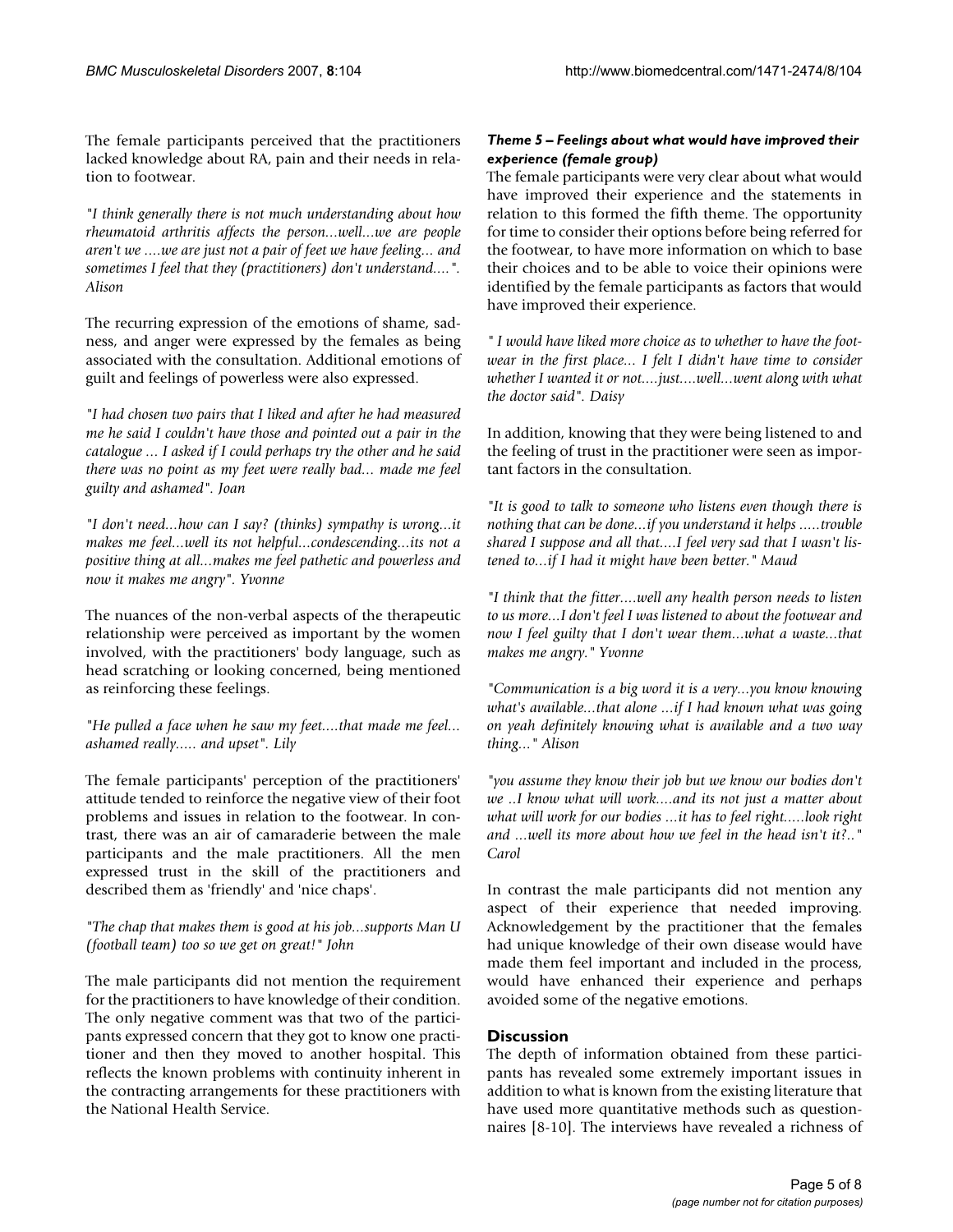data about the participants' feelings, perceptions and behaviour with the footwear, particularly in the female group. The strength of this research lies in the fact that the participants who were recruited for this study were considered satisfied by the service that provided the footwear. If the participants were deemed dissatisfied with their footwear at recruitment it could be said that the results were biased.

Despite being thought of as being 'satisfied' the females in this study revealed aspects with which they were not satisfied but they demonstrated gratitude for the practitioners' interventions. This appreciation may be what is reported in previous questionnaires as satisfaction [8-10]. This implies that they are not entirely satisfied but feel that they should be grateful for anything even if it is not satisfying all the aspects associated with footwear use.

That the female participants initially focussed on their feet as an issue, highlights the inseparable combination of feet *and* footwear, with the footwear reinforcing their already negative feelings about their self image. This negative self image is known to exist in this patient group [19] and in this situation could be compounded by this footwear. This footwear is required to meet their needs as defined in the retail context in that footwear is chosen and is worn as an item of clothing. This is quite different to the specialist 'therapeutic' footwear which is supplied by the NHS as an intervention to 'use' rather than an item that is 'worn'. This being the case, the usual choice of which footwear to wear is automatically being taken away from the patient since their existing choice of retail footwear has been deemed unsuitable for their foot health needs.

The replacement of their existing footwear is often without the patient's pre-emptive request or involvement in the decision [11]. From these findings it can be interpreted that the patient has far less control and influence in the choice of specialist footwear compared to their usual retail purchase. This is likely to disengage the patient because we are telling them their previous choice of footwear was wrong, and we know what is best for them, which by default confines the patient to the role of passive recipient rather than the desired active participant. Often the only choice the patient has is whether to wear the specialist footwear once it has been supplied. The fact that evidence [8-11] suggests that patients frequently choose not to wear this footwear after it is supplied indicates that in the context of the consultation, the practitioner has failed to establish the patient as an active participant in the decision making before the footwear is supplied.

In the female group, the footwear itself and its impact on restricting their choice in clothes could be seen as a contributing factor to social isolation which is evident in people with chronic disease [20,21]. The male participants found the visual appearance of their footwear acceptable as it is more suitable for use with trousers and therefore loss of choice was not an issue.

In this study, two female participants chose not to wear the footwear at all and had relegated the footwear to 'shoes in the cupboard' [11]. This reflects the results of previous work that identified that one in six pairs of shoes are not worn [12]. This choice was not taken lightly and it was evident that this action invoked feelings of anger because their expectations had not been met. Despite the footwear being free, all female participants recognised a cost to the NHS and therefore when they chose not to wear it they felt guilty at the waste.

The focus of much of the female participants' dialogue was around the consultation with the dispensing practitioner, the majority of which were negative aspects. The body language of the practitioner and their attitude reinforced both the female participants' negative feelings and guilt at being perceived as a 'difficult' patient. This possibly reinforces the balance of power with the dispensing practitioner and would not encourage open and shared dialogue. In some cases the participants perceived the practitioner as using guilt about the cost of the footwear to encourage its use. It is not clear whether the cost of the footwear is a legitimate area to discuss as it places guilt as the primary motivation to wear them rather than the patient choosing to wear them. Guilt is a negative emotion and again places the balance of power with the dispensing practitioner. The participants expressed that they perceived the dispensing practitioner as having little or no knowledge of RA and the impact of pain. Whether these practitioners did have knowledge of RA is not known but the importance is that they did not demonstrate this to the patient. In addition, the lack of opportunity for the participants to have a voice detracts from the development of a therapeutic relationship. This problem was augmented by the lack of continuity of care by the dispensing practitioners due to the service contracting arrangements whereby the practitioner may be different at each patient visit.

The female participants demonstrated knowledge about their foot problems and had opinions as to what would have helped if they had been listened to. The possession of this knowledge identifies them as experts of their own problems, which in turn leads to the expectation that they would have strong control and a sense of ownership in the decision making process. The imbalance of the existing process supports their role as passive recipients with no control and therefore it is not surprising that control is only regained in the choice of wearing or not wearing the footwear once it has been dispensed. There was evidence of trust in the dispensing practitioner to know their job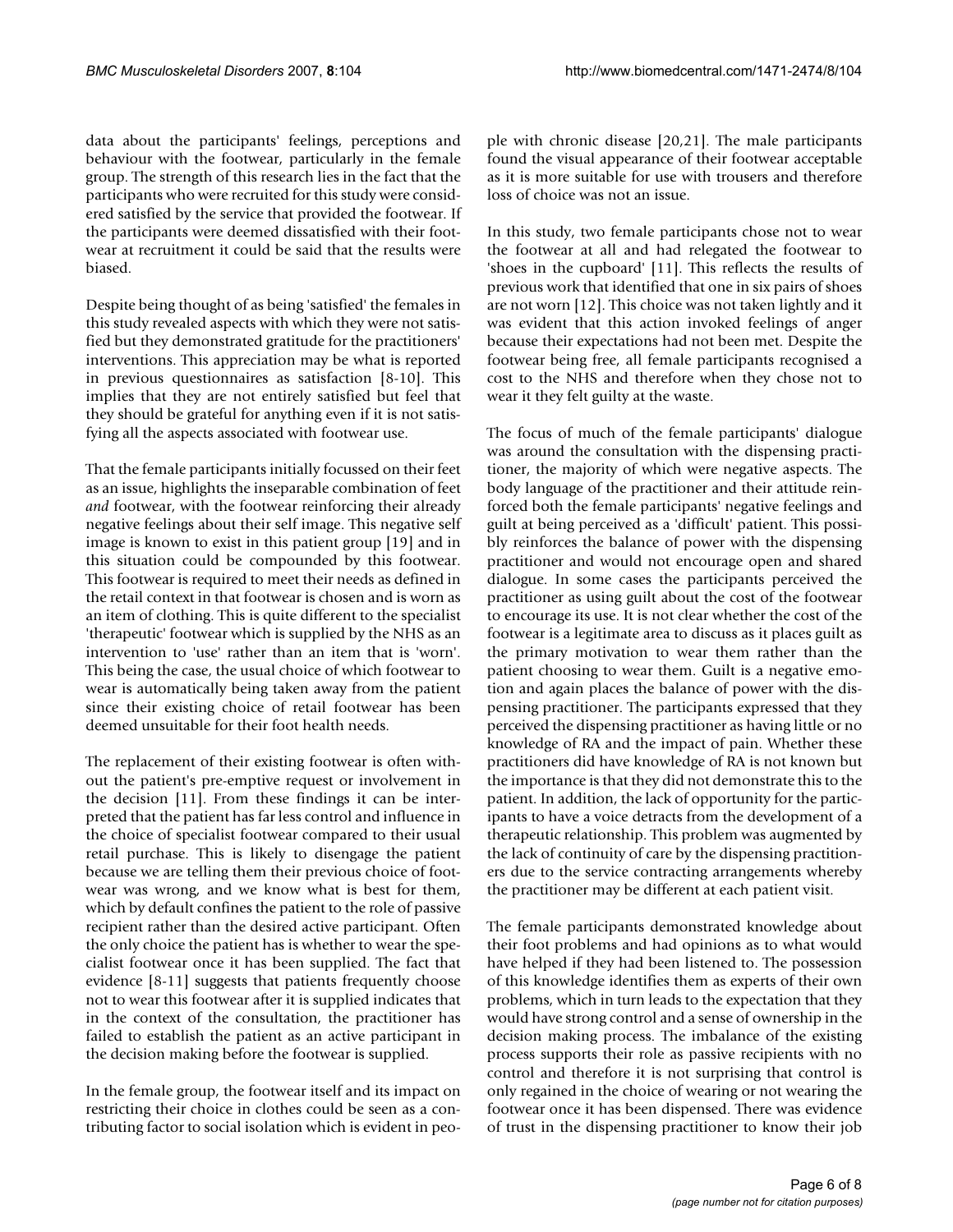with reference to the footwear itself and they were perceived as the experts in this footwear. However, the female participants expressed that they were the experts in their condition and in their own unique experience of it. That patients are experts in their own condition is recognised specifically in patients with RA but in conjunction with this they need information and guidance that enables them to make informed choices of service providers and the treatments they offer [7].

The consultation between the participants and the dispensing practitioner was identified as a vital component affecting whether the patients engage in the use of specialist footwear. The relationship between the patient and the practitioner is seen as a partnership in which information, feedback on progress, support and empathy by the practitioner is necessary to influence the patient's perceptions of control in a positive way [22]. It is already known that the clinical encounter with the practitioner is perhaps the most important factor in the patient's engagement with health interventions [23]. Street [24] identifies that;

"... *in spite of sophisticated technologies for medical diagnosis and treatment, talk remains the primary means by which the physician and patient exchange health information*".

To promote positive health behavior, the balance of power in the patient/practitioner relationship needs to shift towards the patient so that they are not a passive recipient but become an active participant in the decision making[25].Establishing a concordant relationship through effective communication facilitates the patients control over choices and their subsequent engagement in the intervention [25]. The nature and composition of the clinical consultation about specialist footwear is potentially a significant factor influencing whether the patient chooses to wear it or not. Most participants in this study behaved as passive recipients with apparently no opportunity to choose to reject the option of footwear before they are referred to the dispensing practitioner by the referring practitioner. Therefore, the source of the problem with specialist footwear could be perceived to be at the point of referral with the template for the balance of power set at this event to be with the practitioner. Knowledge about specialist footwear by the referring practitioner and engaging with the patient in the decision to refer is a pivotal moment at which the patient either becomes a passive recipient or an active participant using information to make considered choices.

### *Recommendations for practice*

Referring practitioners need have an understanding of how foot problems impact on the individual patient from the patient's perspective with regard to appearance as well as function, an understanding of the limitations of the specialist footwear and what options are available other than the footwear, such as foot surgery.

Effective consultation skills should be integrated into undergraduate and postgraduate training for all practitioners involved in the provision of specialist footwear. There is evidence to support the effectiveness of these consultation skills being taught in other areas [26,27].

# **Conclusion**

The approach adopted in this study has facilitated the participants to acquire a voice regarding their experiences of therapeutic footwear. In particular, this wealth of evidence demonstrates that therapeutic footwear, unlike any other intervention replaces something that is normally worn and is part of an individual's body image. To achieve the potential positive health benefits, this footwear has to fulfil both the clinical requirements and acknowledge the social expectations of women. The consultation with the referring practitioner and the dispensing practitioner are pivotal moments that have the potential to influence whether patients chose to wear the footwear or not.

When a more patient centred approach is adopted in all aspects of the referral and dispensing process we can then evaluate whether more patients chose to be referred for this footwear, and choose to wear the footwear.

### **Key messages**

• Specialist therapeutic footwear impacts more on the patients body image and emotions than previously acknowledged, particularly in respect of female patients and even in those who are considered as 'satisfied'.

• Being understood and being able to voice their opinions increase the patients feeling of being important and this 'importance' may positively impact on their choice to wear the footwear.

• Training of practitioners in a more patient focussed consultation style may improve the patients experience and engagement in the footwear as an intervention as well as something which is 'worn'.

# **Competing interests**

The author(s) declare that they have no competing interests.

### **Authors' contributions**

AEW conceived of the study and conducted the interviews and data analysis. MIR and CJN provided advice on the methodology and the procedural aspects of the study. MIR provided guidance during the analytical stage and helped with the manuscript. All authors read and approved the final document.